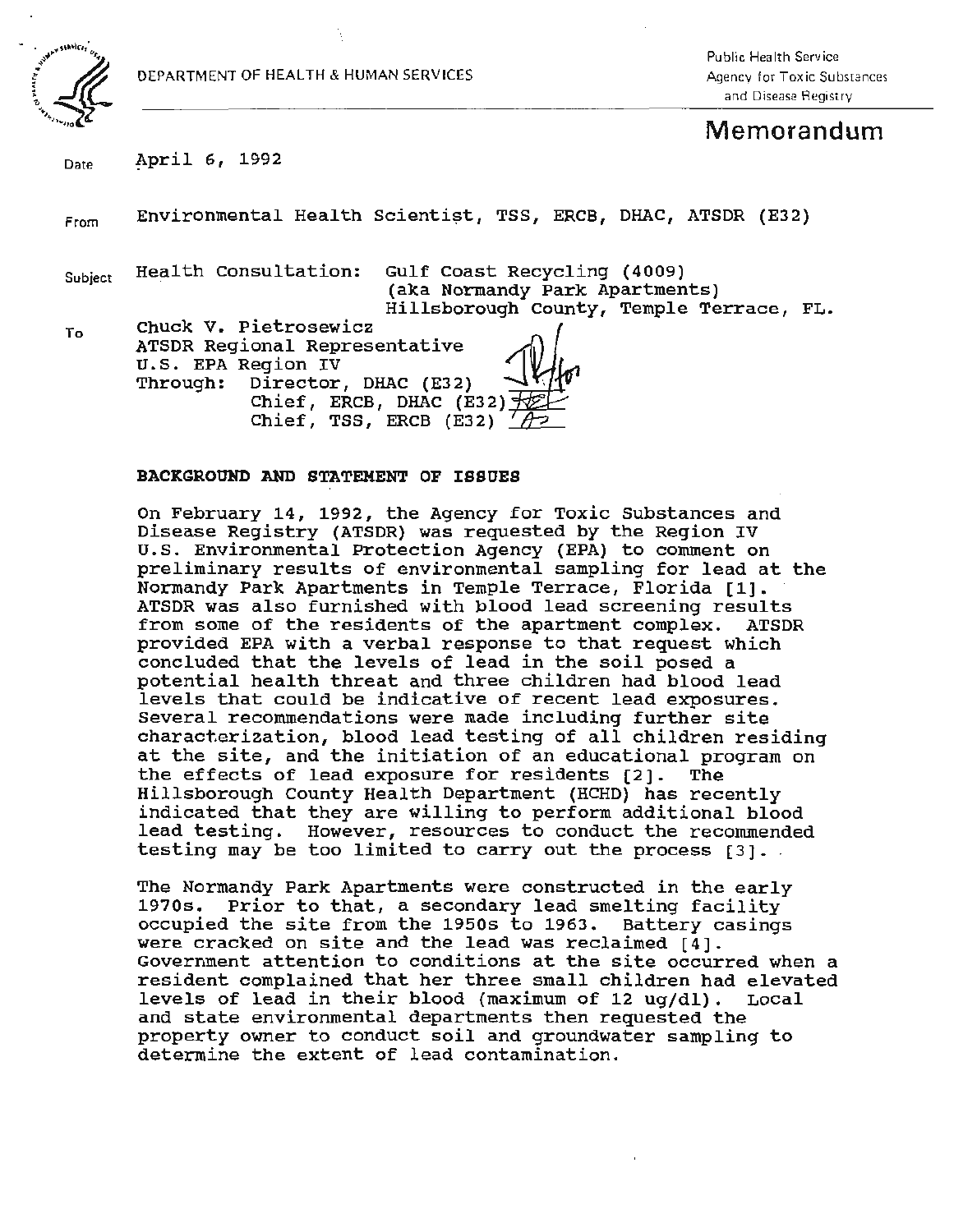### Page 2 - Chuck v. Petrosewicz

**Contract** 

/

The site consists of approximately 8.25 acres and is bounded by some undeveloped land, offices, retail outlets, a tile company, another apartment complex, a laundromat, and the Temple Terrace City Hall. The apartment complex is divided into two sections: a southern "adults only" section and a northern "family section". The adults only section contains 64 residential units configured into a rectangle surrounding a courtyard [5]. Within the courtyard is a pool. Except for two bare areas, the remaining area is grass covered. Surrounding the buildings are paved parking areas  $[5]$ .

The family section has 56 residential units arranged into two rectangles with an interconnecting courtyard. The courtyard contains a playground, pool, tennis court and sandbox. The remaining courtyard area is covered with grass, and the external area is paved and used for parking. Battery casings were found at or near the surface in both residential sections [5].

Surface soil samples (0 to 6 inches) were collected from 16 locations throughout the courtyard areas in October 1991 and analyzed for total lead content. A maximum concentration of 2,075 and 1,683 parts per million (ppm) lead were detected. in the adults only and family sections, respectively [6]. Subsurface soil samples were also collected and indicated that lead contamination extended several feet below the surface. Maximum concentrations of 35,000 and 18,800 ppm lead were detected in the subsurface at two feet and four feet, respectively [6] .

In December 1991 and January 1992, on-site monitoring wells were sampled for metals, volatile organic compounds (VOCs), pesticides, and polychlorinated biphenyls (PCBs) [5,7] . Lead was measured at a maximum concentration of 22 ppm (sample TW-<br>5). Other contaminants were found below levels of health Other contaminants were found below levels of health concern. According to records kept at the Southwest Florida Water Management District, there appear to be no domestic<br>wells within a 1/4 mile downgradient of the site. There is an wells within a 1/4 mile downgradient of the site. irrigation well located at the Normandy Park Apartments. Lead was measured in this well at <0 . 010 ppm.

Additional sampling of the site has been undertaken. However, the results are not yet available for inclusion in this health consultation. The sampling plan included surface soil samples (0 to 3 inches), where physical contact with the soil is likely to occur [8).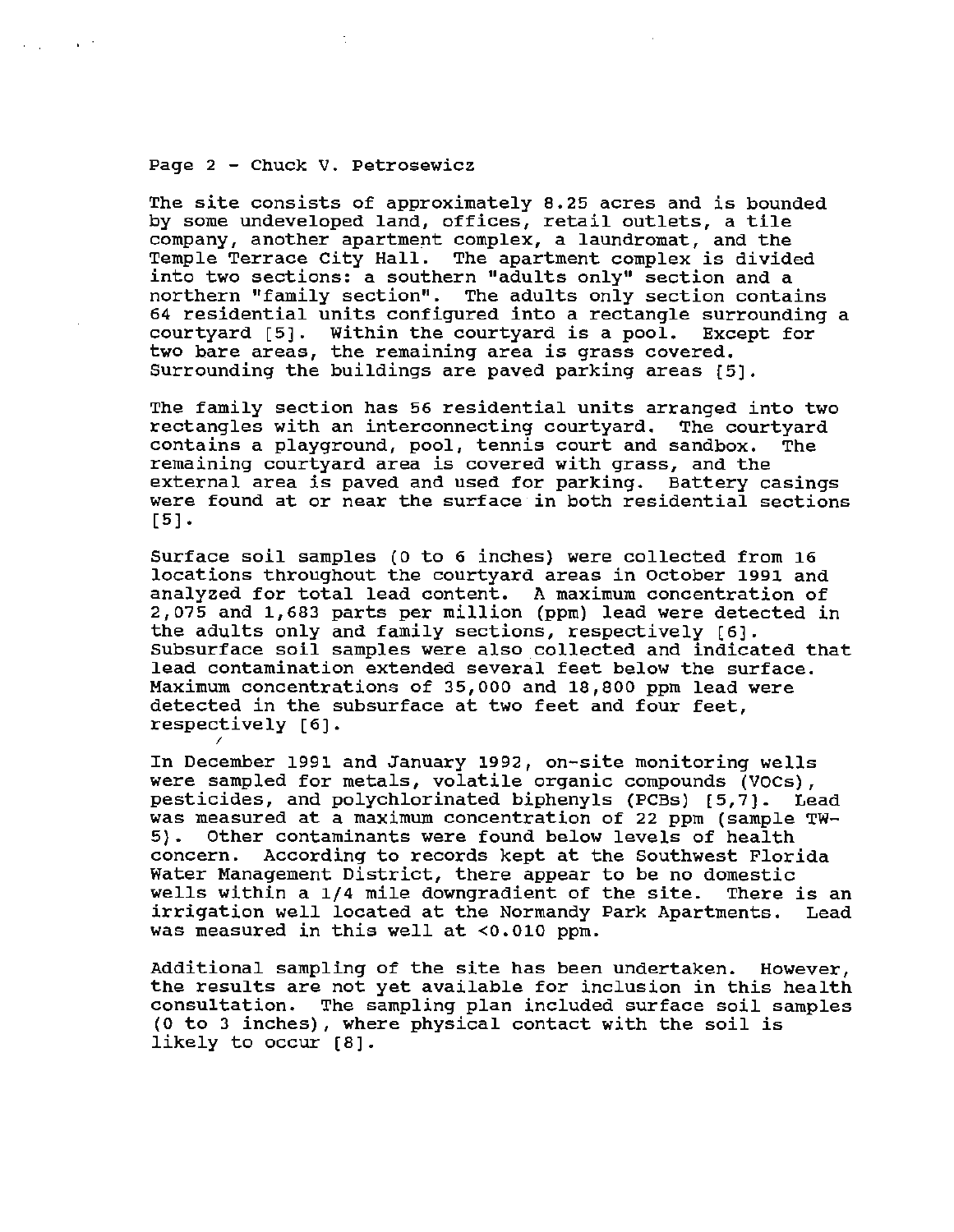## Page 3 - Chuck V. Petrosewicz

Venous blood samples were collected from 53 residents residing at the apartment complex and analyzed for lead content. breakdown of the ages of those tested was provided. Many of the individuals tested are believed to be adults. Results the individuals tested are believed to be adults. showed two individuals to have slightly elevated blood lead levels  $[10, and 12$  micrograms per deciliter  $(ug/dl)$ ]. The remaining samples were <10 ug/dl with the majority falling in the  $\leq$ 5 ug/dl range [9].

Temporary measures have been employed to reduce exposures. High concentration areas were either fenced-off or covered with mulch. At present, the EPA is reviewing removal/remedial options at the site. ATSDR has been requested to participate in a public availability meeting for concerned citizens to be held in Temple Terrace on April 9, 1992.

#### DISCUSSION

The ATSDR has previously concluded that levels of lead detected in the surface soils represent a potential health threat to the residents of the apartment complex and for neighboring children who may frequent the site [2). Exposures can occur through the ingestion and inhalation of lead contaminated soil. Lead contaminated dust can also occur inside the residence if contaminated material is tracked indoors on shoes, clothing, or pets.

Susceptible populations include children and developing fetuses who are particularly prone to developmental effects due to lead exposure  $[10]$ . Young children (6 to 72 months) also engage in more frequent hand-to-mouth activity increasing the likelihood of ingesting contaminated soil and dust. Nutritional deficiencies (e.g. calcium and iron) may further enhance the adverse effects of lead [11).

Except for the two children that showed slightly elevated levels of blood lead (10 and 12 ug/dl), the preliminary blood data do not indicate that undue exposures have occurred, at least in the recent past. However, it is not certain that all of the children in the complex have been tested for blood lead content.

The grass cover at the site should reduce the potential for exposure to contaminated soil. In addition, temporary measures such as restricting access to, and mulching, areas with high lead concentrations should further reduce the potential for exposure until a permanent solution to the problem can be implemented. Education programs for the residents can also be initiated to address the health concerns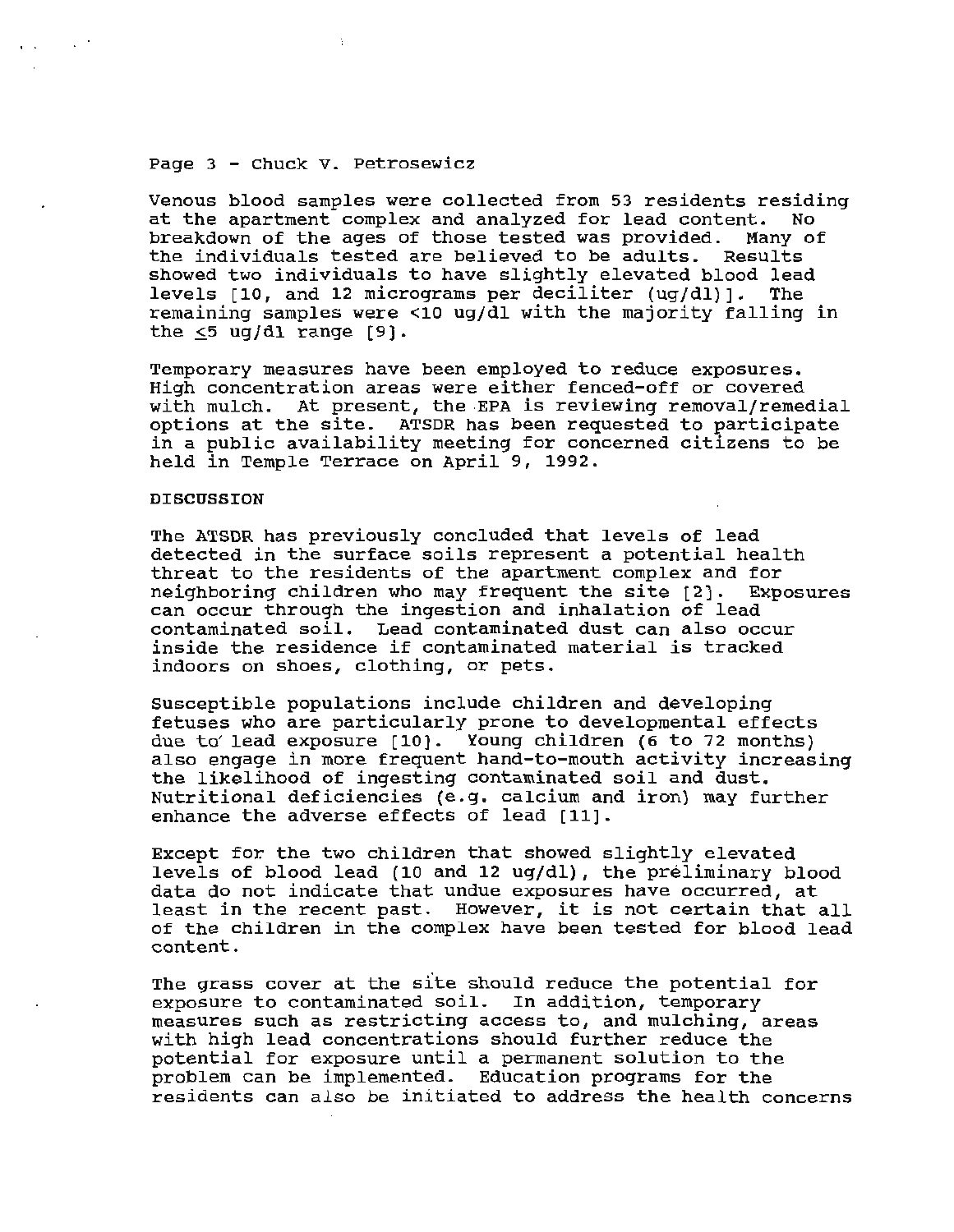## Page 4 - Chuck v. Petrosewicz

of residents and provide them with practical information to further reduce exposures.

## CONCLUSIONS

. .

 $\sim$   $^{\circ}$ 

- 1. Lead is present in the soil at levels of public health concern.
- 2. Additional blood lead sampling is needed to identify any exposed children.
- 3. The site has not been fully characterized with respect to surface soil concentrations (0 to 3 inches) of lead. Additional soil results are pending which may further characterize the health threat.

### RECOMMENDATIONS

- 1. Conduct blood lead testing of Normandy Park residents, particularly for children ages 6 to 72 months and pregnant women. Consideration for testing should also be given to children from neighboring areas who can. be· identified as frequently playing on site. Follow-up testing should be done in accordance with the Centers for Disease Control (CDC) guidelines [11]. If elevated blood levels are detected, all sources of lead exposure may need to be identified (e.g., lead paint, indoor dust).
- 2. Provide appropriate health information and counseling to the residents. This could include advice about indoor dust controls (e.g. wet mopping) and other activities that would reduce exposures.
- 3. Continue to restrict access to high lead concentration areas.
- 4. Ensure that remediation is conducted with appropriate safe guards and air monitoring to prevent lead exposures to residents residing on site and at adjoining properties. The ATSDR is willing to review site safety plans for the planned remediation.

On April 1, 1992, this health consultation was reviewed by the ATSDR Health Activities Recommendation Panel (HARP). Based on the recommendations of the panel, it was proposed that the following statement be included in the health consultation: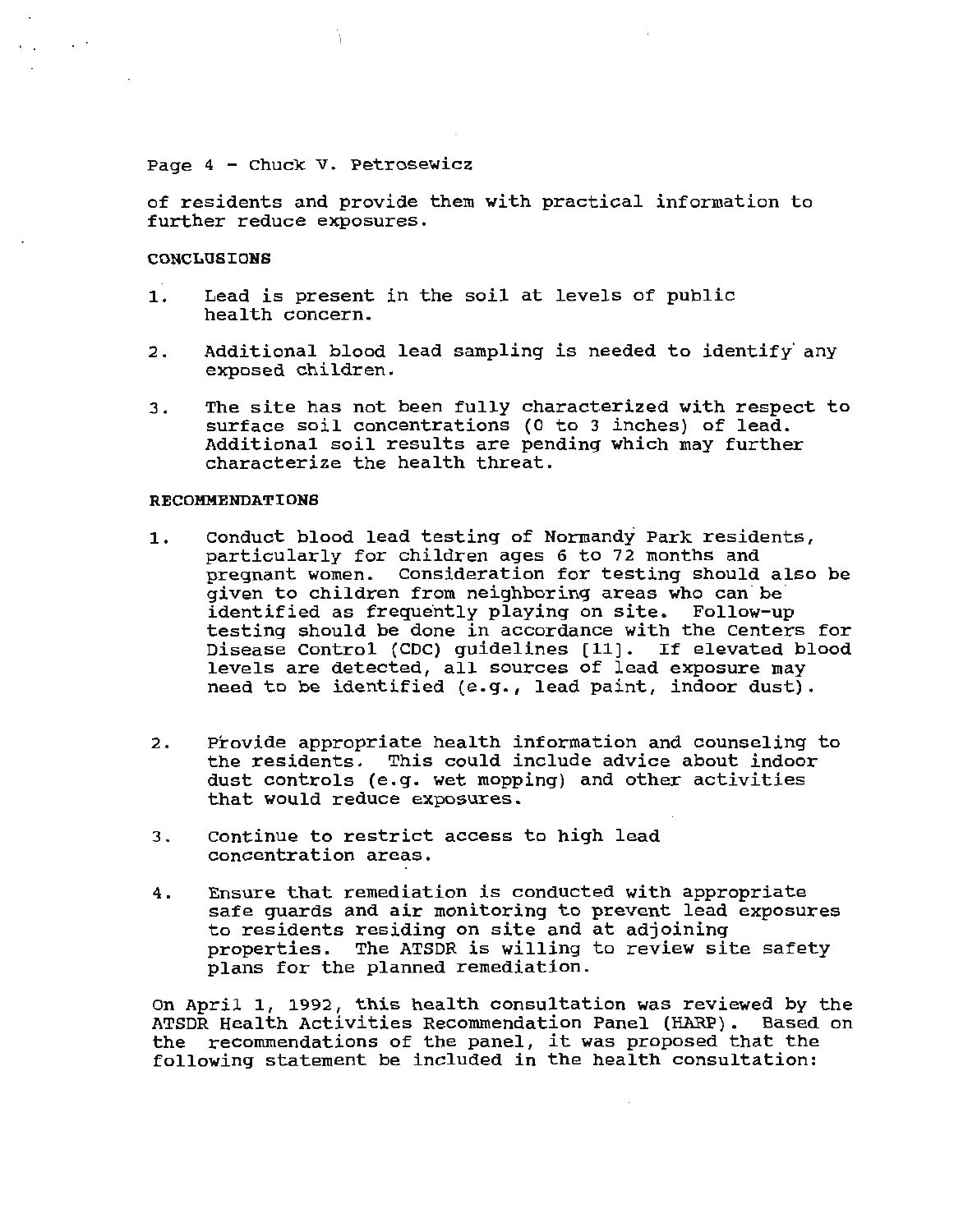## Page 5 - Chuck v. Petrosewicz

A potential public health threat exists at the Normandy Park Apartments due to elevated levels of lead present in the surface soils. The Health Assessment Recommendations Panel (HARP) has determined that blood lead screening for all children residing at the apartment complex is indicated. The Panel also concluded that the potentially exposed population needs assistance understanding their potential for exposure, information on health effects, and measures that can be taken to reduce those exposures. Therefore, HARP has determined that community health education be conducted as a follow-up action. HARP also determined that providing up-to-date health information on lead to area physicians is indicated. ATSDR should interact with the local, state, and federal health officials in providing information and addressing the concerns of the community. An attached Public Health Action Plan has been developed.

If additional information becomes available, or if further clarification is needed, please do not hesitate to contact this office at (404) 639-0616.

mothy Walker

Attachment

/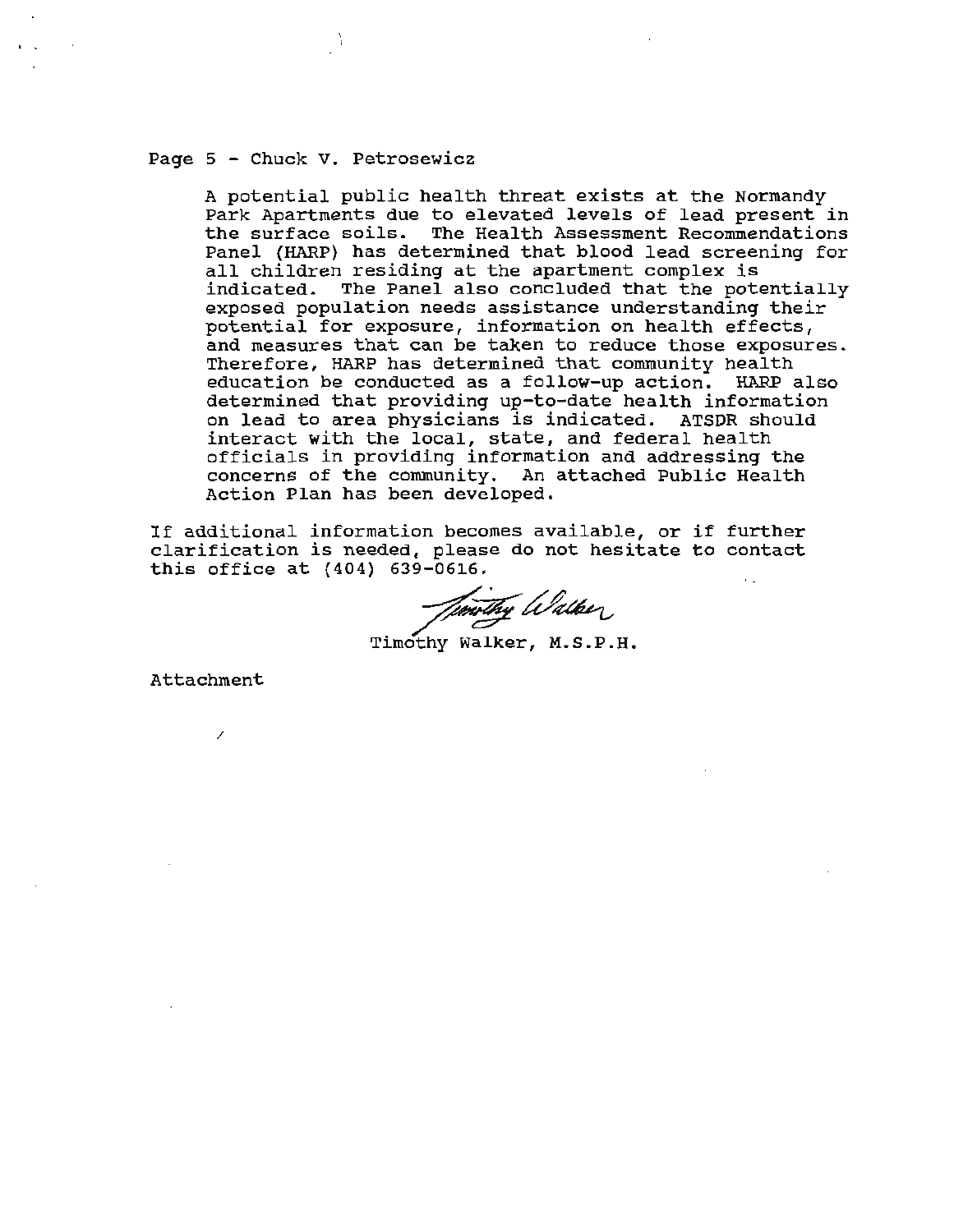Page 6 - Chuck V. Petrosewicz

'n.

#### **REFERENCES**

 $\sim 30\%$ 

- 1. Memo from Chuck McPherson OSC, of EPA Region IV to Chuck Pietrosewicz, ATSDR Region IV Representative on February 14 , 1992.
- 2. ATSDR Record of Activity (AROA) concerning Normandy Park Apartments. February 27, 1992.
- 3. Conversation with Chuck Pietrosewicz of ATSDR Region IV on March 23, 1992.
- 4. EPA Draft News Release, March 16. 1992
- 5. Preliminary Soil and Groundwater Investigation, Normandy Park Apartments. Prepared by OHM Remediation Services Corp., February 11, 1992.
- 6. Assessment of Normandy Park Apartments Conducted by Hazardous Substance & Waste Management Research, Inc., December, 1991.
- 7. Environmental Solutions and services, Inc. report on Normandy Park Apartments, January 13, 1992.
- 8. Sampling Plan, Prepared by: Roy F. Weston, Inc., February 14, 1992.
- 9. Lab results of blood samples from Normandy Park Apartment residents on January 30, 1992. Analyzed by Industrial Toxicology Inc.
- 10. ATSDR Toxicological Profile For Lead (DRAFT). october 1991.
- 11. Centers for Disease Control "Preventing Lead Poisoning in Young Children." October 1991.